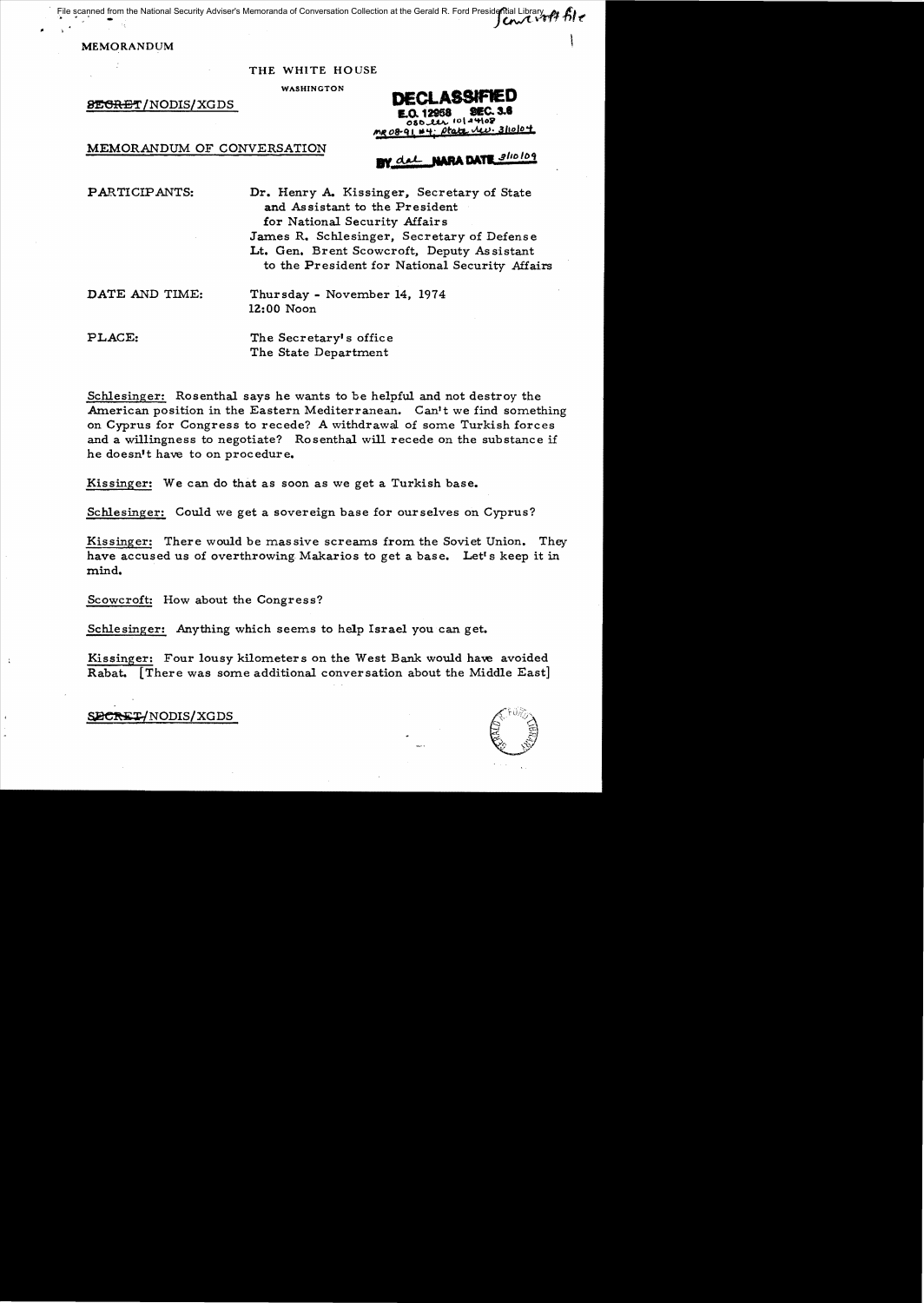### ~C!tEI'f"'/NODISI XGDS -z-

Schlesinger: Britain has been a shit. Hunt intimated that if we would help them in NATO they would be helpful on Diego. That was blackmail. They want to announce a 5000-man reduction in their NATO for ces when MBFR permits. I think we should say we don't like reductions in Germany and in the Mediterranean.

How about Masirah? It is centrally placed.

Kissinger: Can we get it?

Schlesinger: The British get the use of it for Dhofar.

Kissinger: Let's talk to Oman about it at some point.

Schlesinger: We talked about moving the Enterprise to the Atlantic. It would give us more capability in the Mediterranean.

Kissinger: How about a flare-up in Vietnam? I would like a carrier within two days of the Tonkin Gulf. I don't mind the Enterprise being on the Egyptian coast if it doesn't get into the paper  $-$ - as a threat to the Arabs.

Schlesinger: We have 9 now, to enable us to keep three forward.

Kissinger: Really?

Schlesinger: There is a 50-mile prohibited zone along the North African coast.

Kissinger: I agree with the principle, but I don't want the Arabs to think we are harassing them. But I don't mind off Libya and Algeria.

Schlesinger: My trip to Germany was excellent. The SPD/CDU is ready to accept a reduction of our tactical nuclear weapons in Germany.

Kissinger: Once we get it into the public consciousness that we are willing to do it, we lose a lot of leverage with the Soviet Union.

Schlesinger: We have a letter of offer for the F-15 for Israel.

Scowcroft: That will be big news.



SECRET/NODIS/XGDS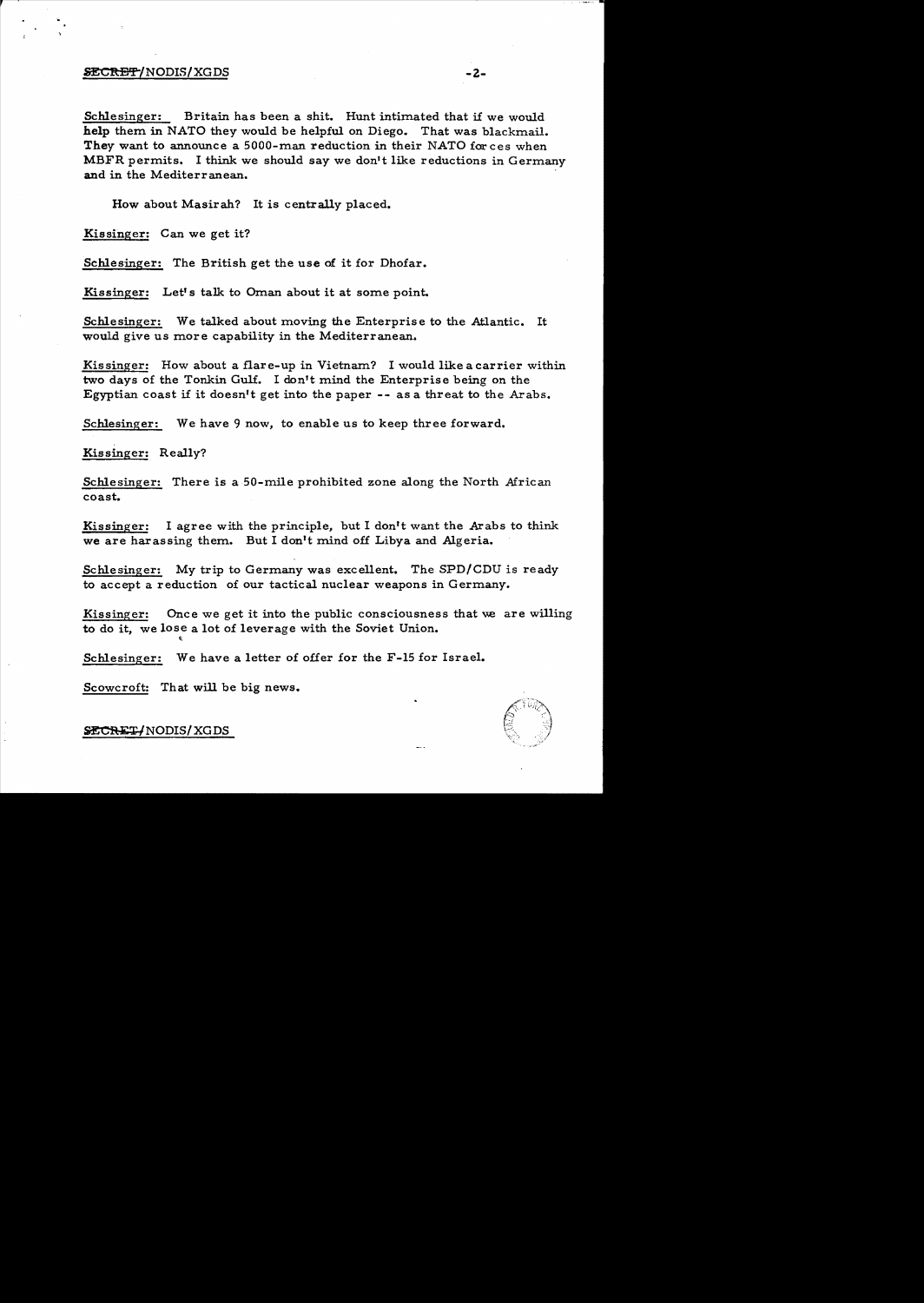## $SECRET/NODIS/XGDS$   $-3-$

Kissinger: They must come across in the negotiation before they get anything else. The only way they will make concessions is to give them less than they need. If we give them a big credit we will get an oil embargo. We have three months to get an Egyptian dialogue. If we get one, it will take the pressure off. If we don't then Egypt will rejoin the other Arabs and we are in desperate shape.

Let's hear a few words about SALT.

Schlesinger: The President can't make a secret codicil restricting us to ZOO less.

Kissinger: I think we can accept a differential for a while -- 'til the end of 183 -- as long as we could go up after that. I agree with your point three.

How do you feel about the airborne missile on the B-1?

Schlesinger: It's not the preferred way to go. It's the ALCM missile.

Kissinger: What is it?

Schlesinger: It is a long-range area weapon, as opposed to the SRAM. Its chief advantage is that it screws up their air defense problem.

Kissinger: Can you get accuracy with an airborne ICBM?

Schle singer: Yes. But the problem is location. After we establish a space-borne navigation platform, we can  $-$ - though it will take 10 years. It's a waste of money to put a stand-off missile on the  $B-1$ .

Kissinger: Why do we need a penetrating bomber?

Schlesinger: Accuracy, use for our options, and it makes them spend money on air defense.

Kissinger: In a selective strike, wouldn't we use missiles? With bombers, wouldn't we have to have a massive air-defense suppression?

Schlesinger: It would pop up and launch a SRAM from a standoff position.



**&EGRET/NODIS/XGDS**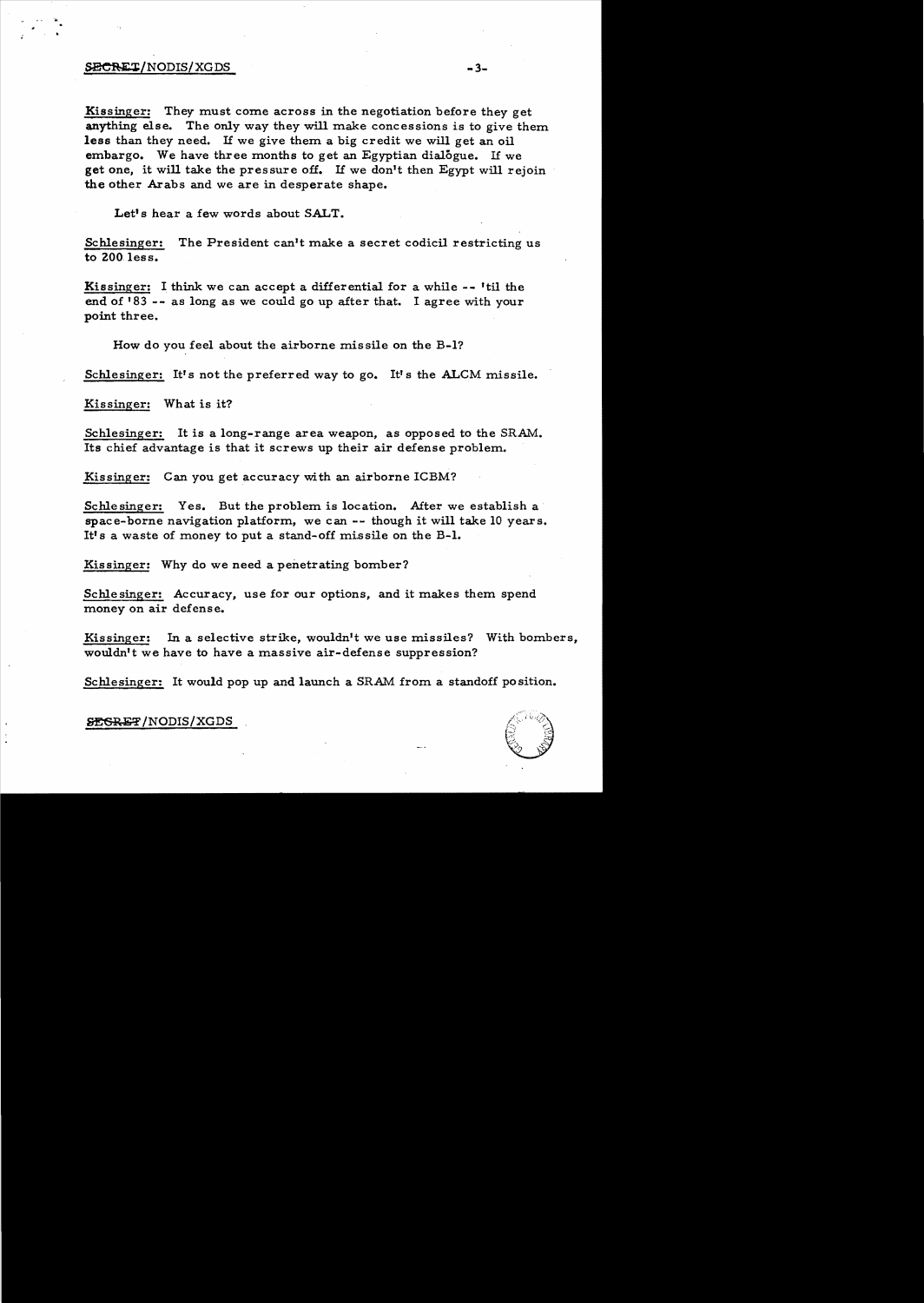### SECRET/NODIS/XGDS

Kissinger: But you don't need the B-1 for that. Intellectually I have trouble with the B-1. Why does it have to penetrate? I would use missiles for a selective strike, and in a massive attack we would have leveled out their air defenses beforehand.

Schlesinger: Give me one minute on Iran. Where are we going?

Kissinger: The Shah is the one guy who has a strategic conception. He is with us on everything but oil and there he only wants money -- and he could put \$10 billion into the U.S. He would like to open the  $C-5$  line for us.

Schlesinger: But he expects payments of \$12 million for any aircraft that anyone else buys.

Kissinger: I told him we were sympathetic on co-production and you would do it. He is also willing to refuel us in the event of a Middle East war.

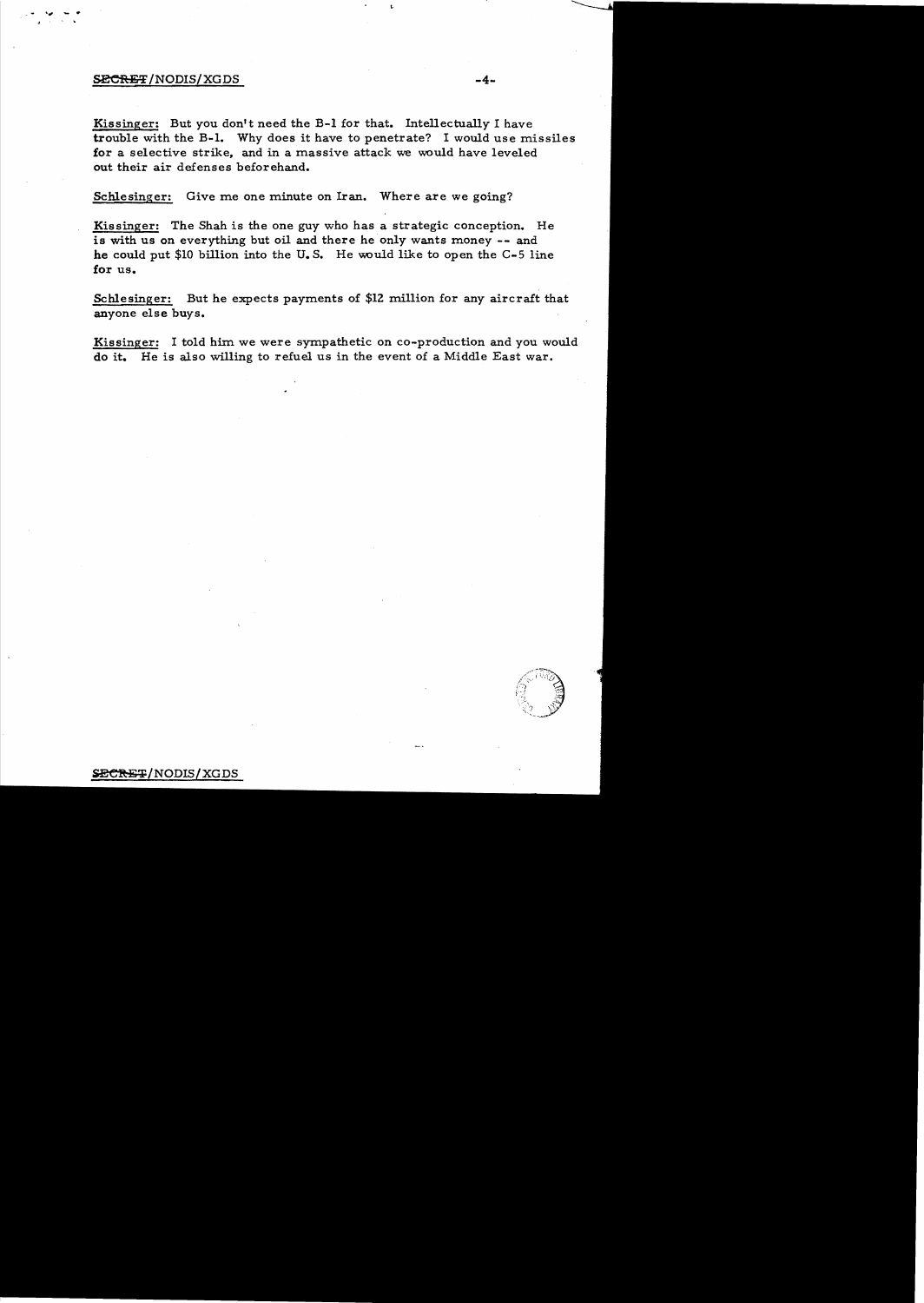K/Schleswiger  $14$  Nov 74 S Rosenthal some cranto & be helpful a not clienty is partir in E. Anel. Court aux faire partiting on bypon Ja Cryte week? Cauparend frame, + with just to wap of home will week on substance of he looks <u> brust on presbure.</u> We can do that soon or us get a Timk has. Could no get a sure los for answer in Eg pro? I travent deseans from c SU. May have account was of constant without of the love. the fit hught <u>Em min</u> Se American Flory. S anything which estern of help I apen campit. K 4 larse, km on W. Bank would have mouth Rabout (More on ME) S Br has been a shit themet portrouted if we would help Those in NATO they would be helpful on Origo. That blackmail. They want to communic that wro selli this - MATO when NIBFR permits Strik we handed sur une dont litre reductions in bien x ma bad. How serve known ? Are up placed K Concre get it? S Be get use of it for Alaspar.<br>Il hats got talk to man almost it at torne formet \* \* m S We Cutted about moving Et alternée, Warreld jour me more cap, in theel. K Ham atout flare up in VN. I would like carrier of in comment get with - paper - asce Christ To arots. SWe have 9 mount hop 3 formand. K Riodly?? -5 Thou is a 50 mile prohib zone along N aprica.  $\sqrt{\sqrt[3]{}}$ AUTHORITY POS mil 08-91, 44 BY  $M_A$  NARA, DATE  $6/17/09$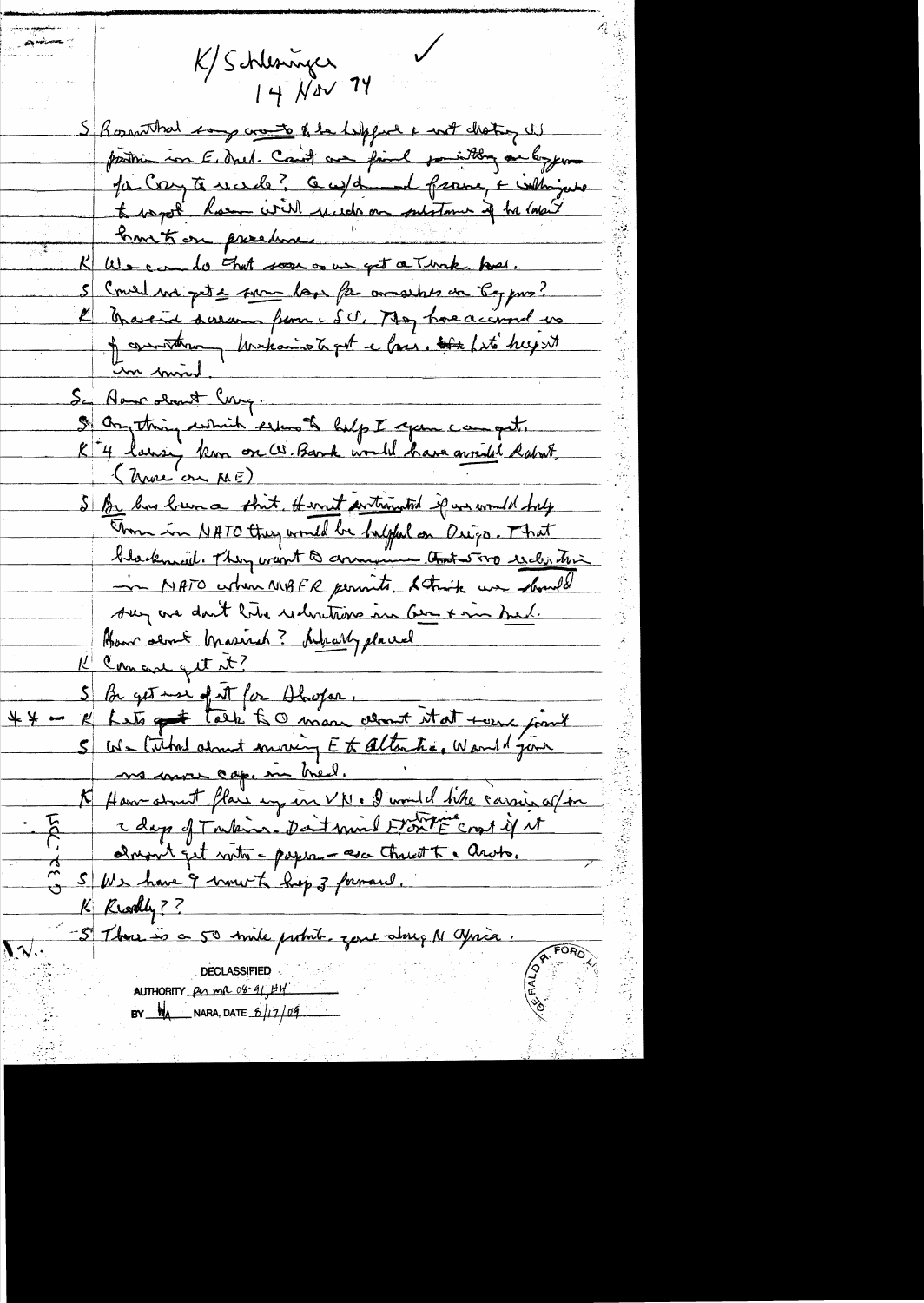\* Laques ces = provinces plus est est en la des la territa algain SPN 3 Cernain com spellant. CDU s'o undly to a wight returning 1 Tac ances in Cors K One me get it viste public consciousnes attach within the it, are lost liverage up 50  $5$  Litter for the  $f-c5$ Sc That his miss. K They must earn a close in myst before they get compting the The endy assy they will much concertions lot gis the boothom tray well. If are given them a big could us will get anxiousny. Ose have 3 mms to get and duel. If us get are, it cont take = pressures off. of not. It will sepone octur and + no in despirate shope. Let has form work det t SALT, 5 Pres can't make secret wind restricting vote 200 les. Ithinkles can accept a beginnerind for a while Tel sould 83, as large are indel go up often that. 2 a pres 05/ pour point 3. How de you feel about meter hot popered voy to go. Alchem (?) missier S It és a long songe avec cepse, as opposed à Skru. Cheese a hour tage is it sevens up con depense port. K Car you get account w/ aubour JCAM S Yes. But problem is livertion. Ofthe are detation offace barne de un patris philfin, est can (tal 10.700) It waste of morey are to put stand of music for B-2